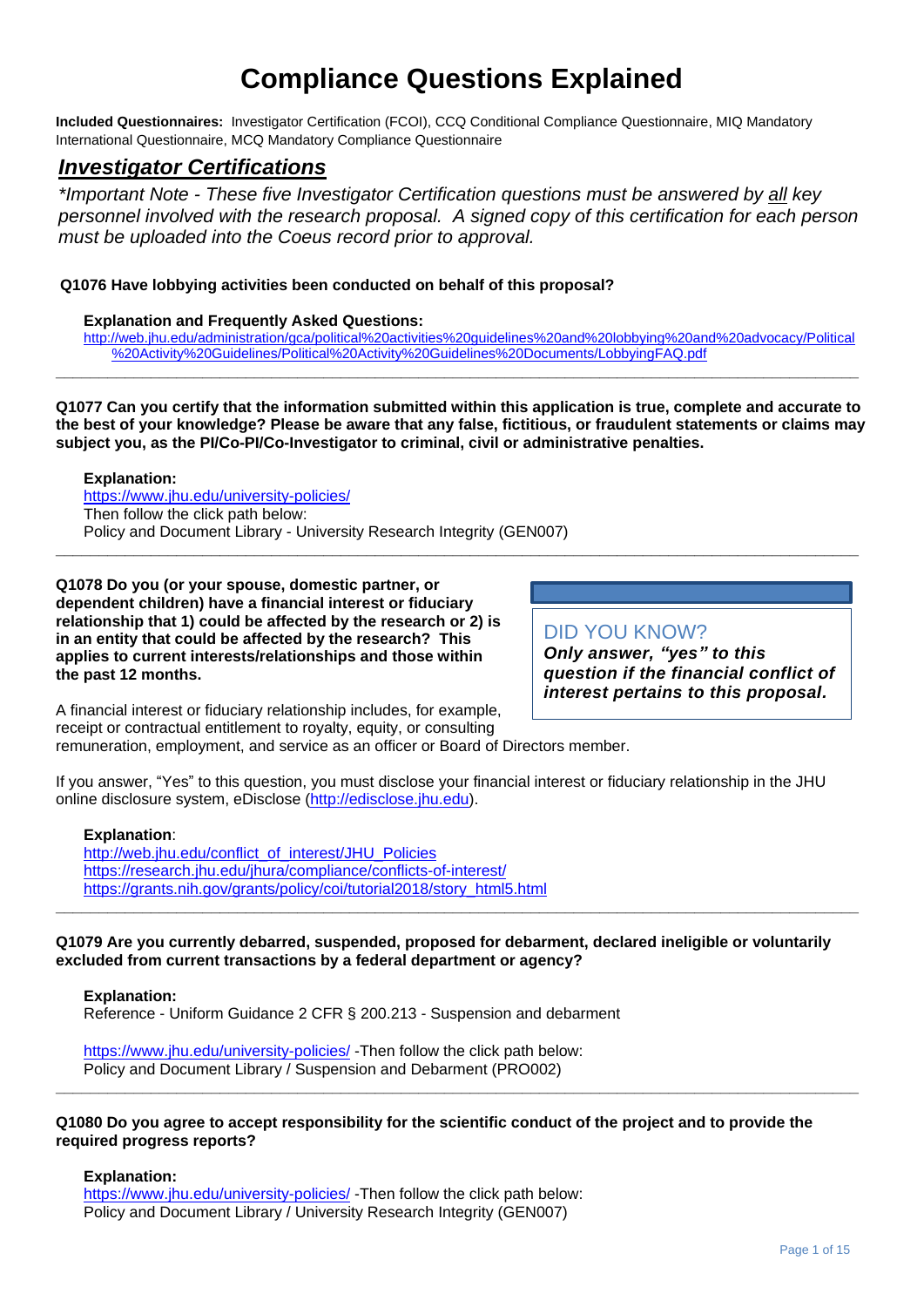## *CCQ Conditional Compliance Questionnaire*

**Q1009 Does this project involve use of bio-hazardous materials, radioactive materials, hazardous chemicals, or recombinant DNA? If no, skip to Q1013**

## **Explanation:**

JHU's Biosafety Office (working within the Department of Health, Safety and Environment) provides advice and information concerning the Institutional Biosafety Committee (IBC), the current status of regulations which pertain to the use of recombinant DNA molecules in The Johns Hopkins Institutions, and information concerning guidelines for research with biological agents that can cause disease in humans, plants, or animals.

The Institutional Biosafety Committee reviews research involving recombinant or synthetic nucleic acid molecules as well as agents or materials identified as moderate to high risk such as potential pathogens/infectious agents and biological toxins. Research involving materials that require IBC review cannot proceed without IBC approval. New investigators, and those whose research is subject to NIH recombinant DNA guidelines, must complete a *Registration of Research with Recombinant DNA* form, and be approved by the IBC prior to the initiation of such research. Investigators who wish to use a potential pathogen/infectious agent or biological toxin in their research program must complete an *Infectious Agents, Pathogen, or Biological Toxin* form, and be approved by the IBC prior to the initiation of such research. Investigators who wish to use human-derived materials in their research program, including human-derived cell lines, must complete a *Human Tissue, Cell Line, or Body Fluids* form and be approved by the Biosafety Office prior to the initiation of such research.

The forms noted above and a copy of the latest *NIH Guidelines for Research Involving Recombinant DNA Molecules* may be obtained from the Biosafety Officer, Ext. 5-5918, or may be downloaded from the HSE Web Site [\(www.hopkinsmedicine.org/hse\)](http://www.hopkinsmedicine.org/hse).

The JHMI HSE policies 901-916 contain current institutional policies regarding use of radioactive materials and radiation producing machines. These policies are located at:<https://hpo.johnshopkins.edu/hse/> . Specific questions may be directed to the Radiation Control Unit at 410-955-3710.

Information for human subjects research, including that which involves radiation exposure to human subjects is available at: [https://www.hopkinsmedicine.org/research/resources/offices-policies/human-subjects](https://www.hopkinsmedicine.org/research/resources/offices-policies/human-subjects-research.html)[research.html.](https://www.hopkinsmedicine.org/research/resources/offices-policies/human-subjects-research.html) Specific questions may be directed to the Radiation Control Unit at 410-955-3710.

Forms for registration of Hazardous and Toxic Chemicals and the criteria for chemicals meeting HSE requirements for registration are available at www.hopkinsmedicine.org/hse/.

U.S. export control regulations may require JHU to have a license before it includes citizens of certain countries in work that involves organic or inorganic materials capable of causing harm to living things (as well as technology associated with them).

**Q1012** Does this project involve use of recombinant DNA?

The Johns Hopkins Institutional Biosafety Committee, a subcommittee of the Joint Committee for Health, Safety and Environment, shall monitor the conduct of all research involving recombinant or synthetic nucleic acid molecules.

<https://www.jhu.edu/university-policies/> - Then follow the click path below: Policy and Document Library / Health, *Safety and Environment* in the Policy & Procedures Categories (HSE503) Recombinant or Synthetic Nucleic Acid Molecules

## **Explanation:**

The Institutional Biosafety Committee, reviews research registrations involving recombinant DNA. New investigators and those whose research is subject to NIH recombinant DNA guidelines are to complete a Registration of Research with Recombinant DNA Form prior to the initiation of such research. The form and a copy of the latest NIH Guidelines for Research Involving Recombinant DNA Molecules may be obtained from the Biosafety Officer, Ext. 5-5918 or downloaded from the HSE Web Site, www.hopkinsmedicine.org/hse.

**Q1011** Does this project involve use of hazardous and highly-toxic chemicals (e.g., carcinogens, mutagens, chemicals NIOSH IDLH level)?

It is the policy of Johns Hopkins to encourage the minimization of hazardous waste generated from patient care, research, and teaching activities.

[https://www.jhu.edu/university-policies/](https://www.jhu.edu/university-policies/T) -Then follow the click path below: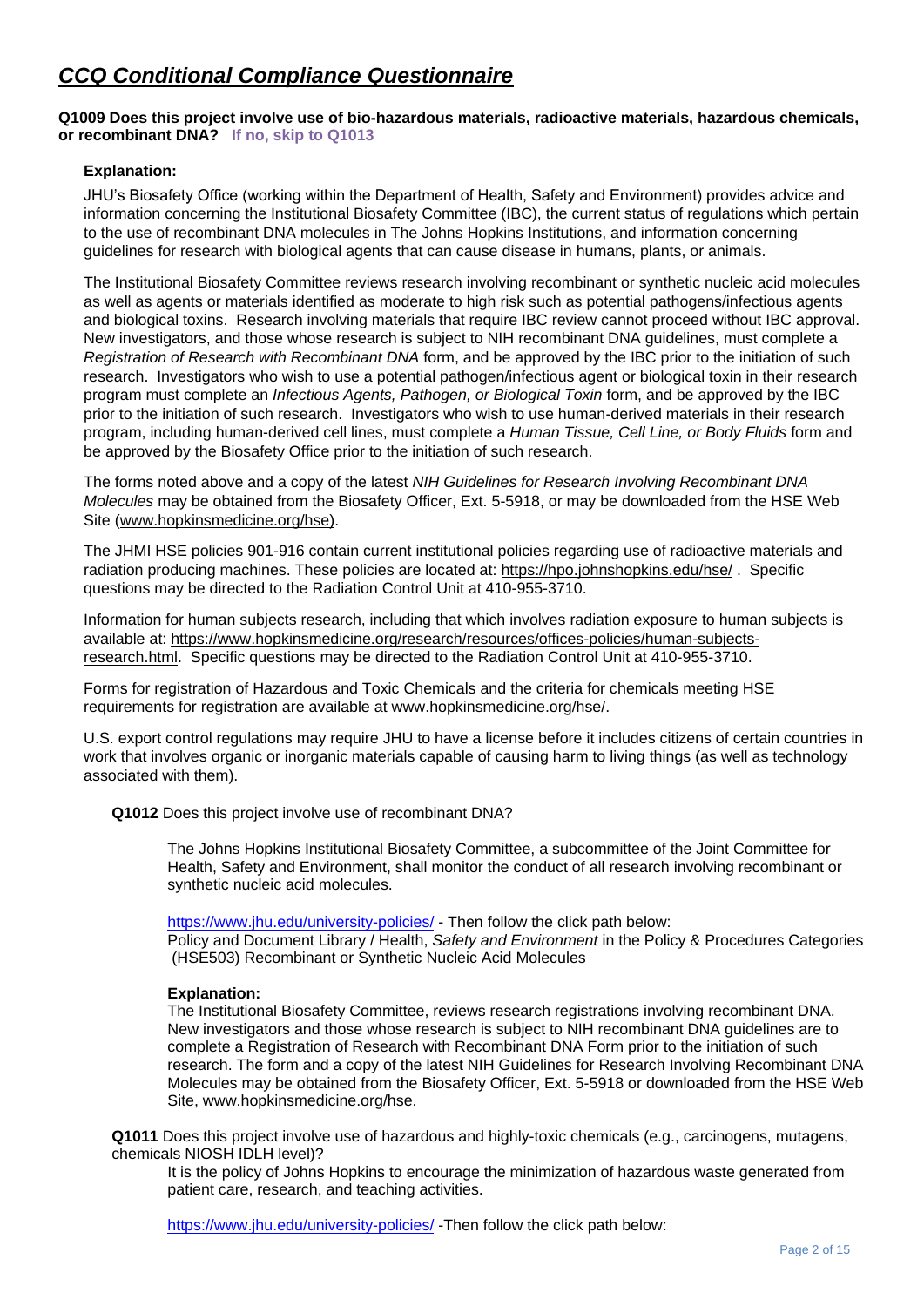Policy and Document Library / (HSE704) Registry of Highly Hazardous Chemicals <https://www.jhu.edu/university-policies/> - Then follow the click path below: Policy and Document Library / (HSE703) Management of Hazardous Chemicals

**Q1010** Does this project involve use of radioactive materials?

#### **Explanation:**

Health, Safety and Environment (HSE), located at 2024 East Monument Street, is responsible for providing information and advising research investigators concerning the approved methods for the handling and disposal of radioactive materials, recombinant DNA, infectious agents and toxic chemicals. Certain hazardous agents and materials require approval prior to use at these institutions. The HSE maintains a certification list of those university Principal Investigators who have registered their recombinant DNA and potentially pathogenic/oncogenic agents or materials. A copy of this registration list is on file in the Office of Research Administration. If a project will involve organisms pathogenic to humans requiring safety practices, equipment, and facilities at Biosafety Level II and above (e.g., HIV, HVB, TB, legionella, CMV, shigella, etc.), or hazardous or highly toxic chemicals, the Health, Safety and Environment (HSE) must be notified and HSE approval obtained well in advance of submitting the application to the Office of Research Administration. If the number and/or date of approval is not provided on the special review tab, or if the approval is listed as "pending," signature of the sponsored project application will be delayed until we get HSE confirmation that the project will not pose unacceptable risks or requirements.

All applications for such use shall be submitted to the Committee through the Radiation Safety Officer. [https://www.hopkinsmedicine.org/hse/radiation\\_safety/index.html](https://www.hopkinsmedicine.org/hse/radiation_safety/index.html)

<https://www.jhu.edu/university-policies/> -Then follow the click path below: Policy and Document Library / Health, *Safety and Environment* in the Policy & Procedures Categories

**Q1047** Does this project involve the use of biohazardous materials?

#### **Explanation:**

The Biosafety Officer of HSE provides advice and information concerning the guidelines for research with agents which can cause disease in man, plants or animals. The Institutional Biosafety Committee reviews and approves research with agents or materials identified as moderate to high risk. The Biosafety Officer provides review and containment guidelines for low risk agents. A Research of Registration with Human Tissue, Infectious Agents, Pathogens, Oncogenes or Toxins Form, is to be submitted to the Biosafety Officer. The JHMI Radiation Safety Manual contains a copy of the form which must be completed and the current institutional policies regarding radioactive materials. Forms for projects that involve radiation exposure to human subjects are available at [https://www.hopkinsmedicine.org/institutional\\_review\\_board/forms/.](https://www.hopkinsmedicine.org/institutional_review_board/forms/) Forms for registration of Hazardous and Toxic Chemicals and the criteria for chemicals meeting HSE requirements for registration are available at www.hopkinsmedicine.org/hse/. The Biosafety Officer of HSE provides advice and information concerning the current status of regulations which pertain to the use of recombinant DNA molecules in The Johns Hopkins Institutions. The Institutional Biosafety Committee, reviews research registrations involving recombinant DNA. New investigators and those whose research is subject to NIH recombinant DNA guidelines are to complete a Registration of Research with Recombinant DNA Form prior to the initiation of such research. The form and a copy of the latest NIH Guidelines for Research Involving Recombinant DNA Molecules may be obtained from the Biosafety Officer, Ext. 5-5918 or downloaded from the HSE Web Site, [www.hopkinsmedicine.org/hse.](http://www.hopkinsmedicine.org/hse)

<https://www.jhu.edu/university-policies/> -Then follow the click path below: Policy and Document Library / Health, *Safety and Environment* in the Policy & Procedures Categories

**\_\_\_\_\_\_\_\_\_\_\_\_\_\_\_\_\_\_\_\_\_\_\_\_\_\_\_\_\_\_\_\_\_\_\_\_\_\_\_\_\_\_\_\_\_\_\_\_\_\_\_\_\_\_\_\_\_\_\_\_\_\_\_\_\_\_\_\_\_\_\_\_\_\_\_\_\_\_\_\_\_\_\_\_\_\_\_\_\_\_\_\_\_**

#### **Q1013 Will the project necessitate alterations or renovations? If no, skip to Q1014.**

Alterations or renovations to university property is a concern of your school's business office and may require approval by the Dean's Office.

## DID YOU KNOW?

*Only answer, "yes" to this question if the alterations or renovations require funding.*

#### **Explanation:**

Any alterations or renovations to existing space, as well as agreement to the cost and funding of those alterations/renovations, require appropriate institutional approvals prior to proposal submission. These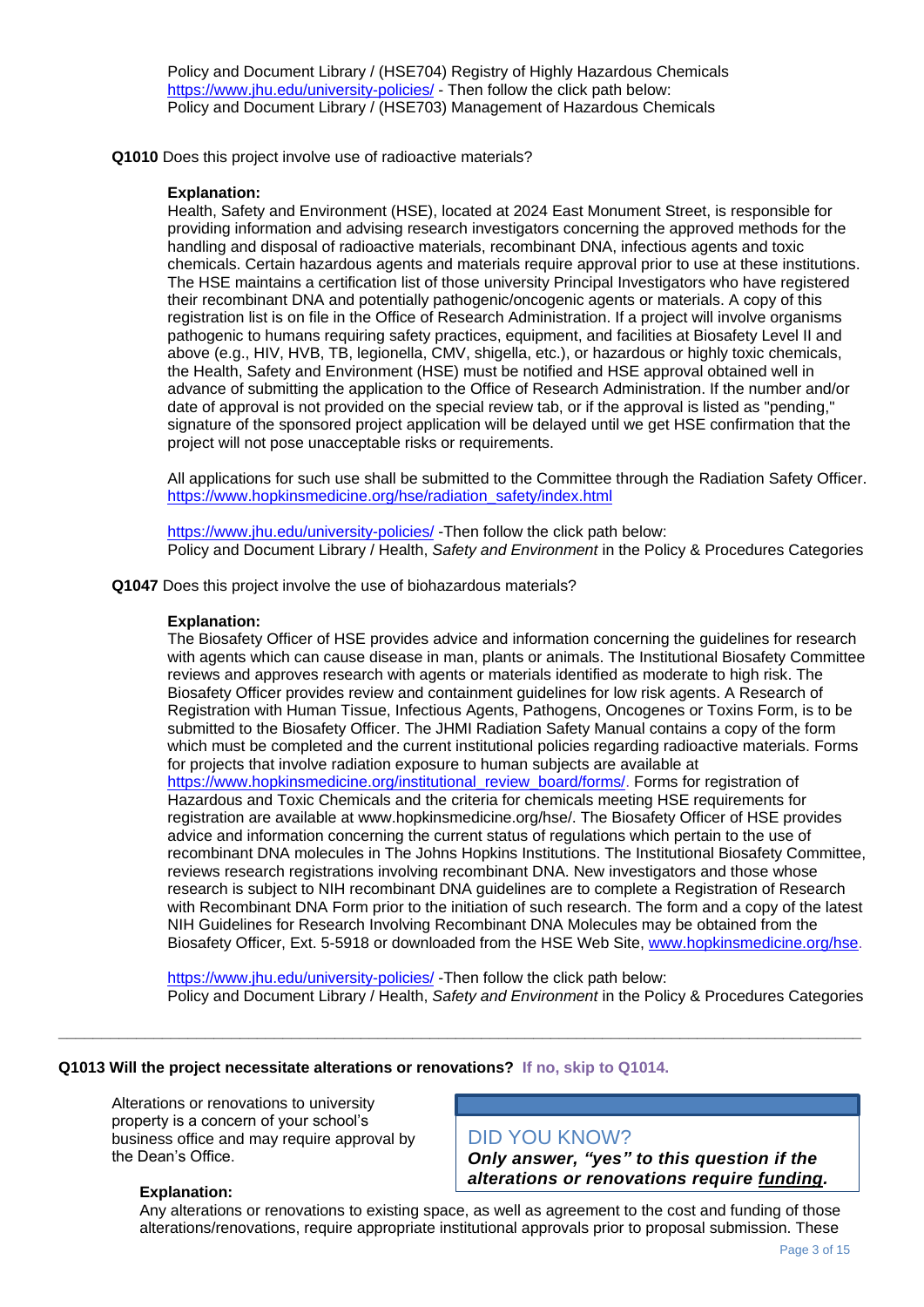modifications include changes to electrical systems, HVAC, plumbing, reinforcement of an existing structure to support special equipment, etc.

**Q1044** Have the alterations/renovations been approved by the Dean's Office?

**Q1031** Please provide an explanation of the required alterations in the comments below:

#### **Q1014 Will additional space be needed in any project location?**

Additional space is a concern of your school's business office and may require approval by the Dean's Office.

**\_\_\_\_\_\_\_\_\_\_\_\_\_\_\_\_\_\_\_\_\_\_\_\_\_\_\_\_\_\_\_\_\_\_\_\_\_\_\_\_\_\_\_\_\_\_\_\_\_\_\_\_\_\_\_\_\_\_\_\_\_\_\_\_\_\_\_\_\_\_\_\_\_\_\_\_\_\_\_\_\_\_\_\_\_\_\_\_\_\_\_\_\_**

**\_\_\_\_\_\_\_\_\_\_\_\_\_\_\_\_\_\_\_\_\_\_\_\_\_\_\_\_\_\_\_\_\_\_\_\_\_\_\_\_\_\_\_\_\_\_\_\_\_\_\_\_\_\_\_\_\_\_\_\_\_\_\_\_\_\_\_\_\_\_\_\_\_\_\_\_\_\_\_\_\_\_\_\_\_\_\_\_\_\_\_\_\_**

#### **Explanation:**

Requests for space should be forwarded through your Department Director to the appropriate dean. Resolution of such space requests must be accomplished well in advance of submitting the application to your divisional research administration office for institutional signature. Failure to do so may result in refusal to process the application or conditional signature pending approval of the space request.

**Q1042** Has space request been approved by the Dean's Office?

**Q1032** Please add an explanation of the additional space request below:

#### **Q1026 Is cost sharing or matching required by the sponsor? If no, skip to Q1018.**

The University's goal is to ensure that cost sharing is proposed, accounted for and reported consistently with guidelines established in the Office of Management and Budget (OMB) Uniform Guidance 2 CFR 2.306 & Subpart E – Cost Principles.

DID YOU KNOW? *Cost sharing must be reflected in your budget and approval documentation must be attached to the Coeus record.*

<https://www.jhu.edu/university-policies/>

-Then follow the click path below:

Policy and Document Library / Cost Sharing (SP003)

## **Explanation:**

Cost sharing: Answer "Yes" if key personnel effort is not fully funded by the project. (If other than sponsor caps on salary or any other project costs are going to be supported by other funds", explain in text box provided).

**Q1045** Please provide cost centers and/or internal orders that will be used for cost sharing in the comments.

**Q1049** Has cost sharing been approved by the department and/or Dean, as appropriate?

#### **Explanation:**

Cost sharing commitments require budgetary support by the department or the school, as appropriate. The divisional research administration office will require documentation of this commitment prior to approving the proposal. **\_\_\_\_\_\_\_\_\_\_\_\_\_\_\_\_\_\_\_\_\_\_\_\_\_\_\_\_\_\_\_\_\_\_\_\_\_\_\_\_\_\_\_\_\_\_\_\_\_\_\_\_\_\_\_\_\_\_\_\_\_\_\_\_\_\_\_\_\_\_\_\_\_\_\_\_\_\_\_\_\_\_\_\_\_\_\_\_\_\_\_\_\_**

#### **Q1018 In this project, will you be utilizing information provided under a confidentiality agreement with a third party?**

#### **Explanation:**

By answering this question, you will help us determine whether the terms of a confidentiality agreement would undermine JHU's commitment to sharing its research activities and results to the widest extent possible. It will also help us to determine whether a license will be required before we can involve citizens of all or certain foreign countries in certain aspects of our work.

**Q1035** Please provide the name of the third party(s) with whom you have the confidentiality agreement. **\_\_\_\_\_\_\_\_\_\_\_\_\_\_\_\_\_\_\_\_\_\_\_\_\_\_\_\_\_\_\_\_\_\_\_\_\_\_\_\_\_\_\_\_\_\_\_\_\_\_\_\_\_\_\_\_\_\_\_\_\_\_\_\_\_\_\_\_\_\_\_\_\_\_\_\_\_\_\_\_\_\_\_\_\_\_\_\_\_\_\_\_\_**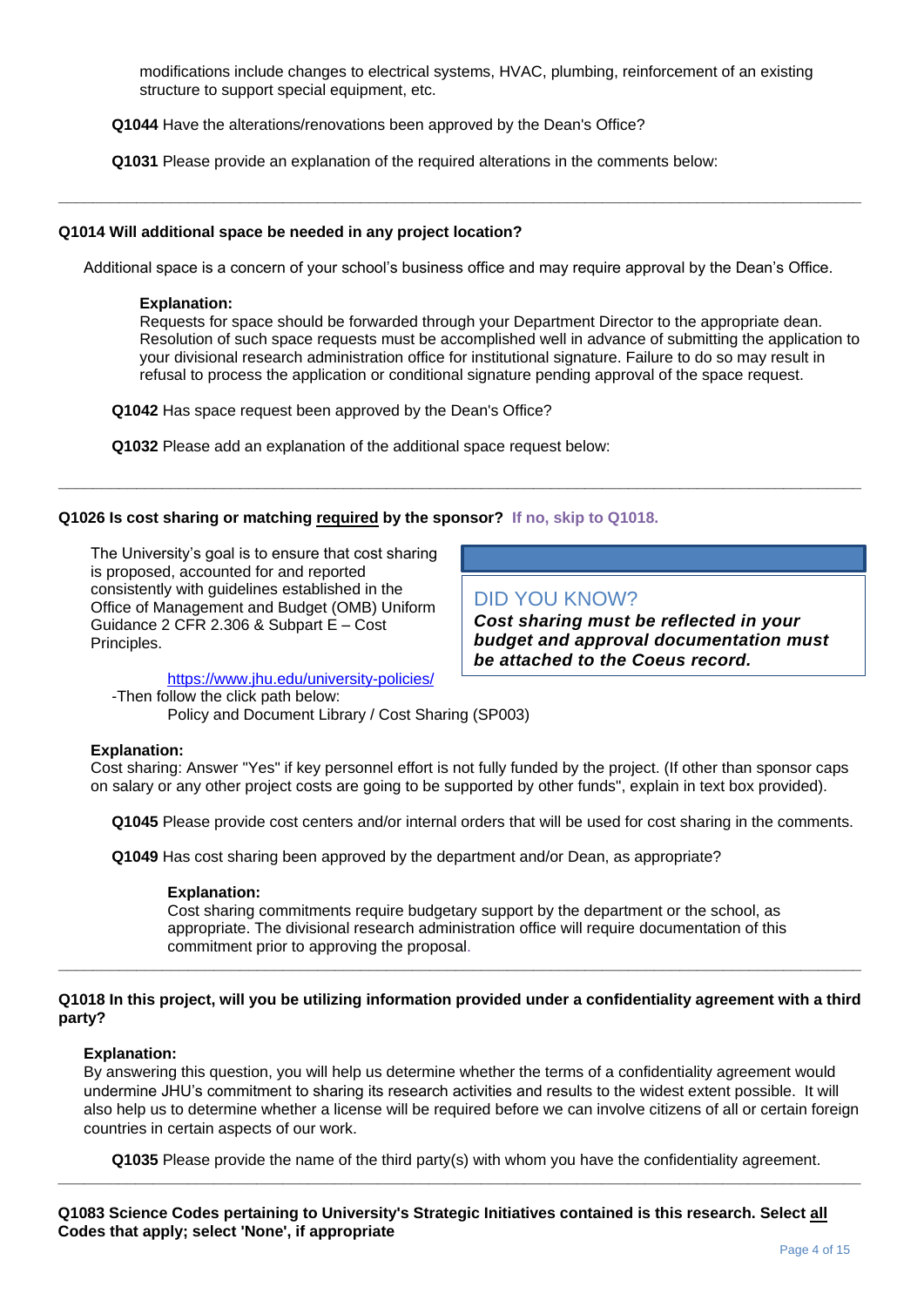- No University Strategic Initiative Science Codes apply.
- $\Box$  Project addresses the needs or extends the promise of cities.
- □ Project connected to Kavli Neuroscience Discovery Initiative.
- $\Box$  Project connected to learning throughout the lifespan.
- $\Box$  Project invests in Baltimore and its citizens.
- $\Box$  Project involves civil space related activities.
- $\square$  Project involves data-intensive research.
- $\square$  Project involves global health inequities research.

#### **Q1084 Science Codes pertaining to Medical or Health characteristics of this research. Select all Codes that apply; select 'None', if appropriate.**

**\_\_\_\_\_\_\_\_\_\_\_\_\_\_\_\_\_\_\_\_\_\_\_\_\_\_\_\_\_\_\_\_\_\_\_\_\_\_\_\_\_\_\_\_\_\_\_\_\_\_\_\_\_\_\_\_\_\_\_\_\_\_\_\_\_\_\_\_\_\_\_\_\_\_\_\_\_\_\_\_\_\_\_\_\_\_\_\_\_\_\_\_\_**

- □ No Medical or Health Related Science Codes apply.
- $\Box$  Participants must sign a HIPAA form (Health Insurance Portability Accountability Act).
- □ Project involves AIDS/HIV research.
- $\square$  Project involves cancer research.

#### **Q1085 Science Codes pertaining to Funding of this proposal. Select all Codes that apply; select 'None', if appropriate.**

**\_\_\_\_\_\_\_\_\_\_\_\_\_\_\_\_\_\_\_\_\_\_\_\_\_\_\_\_\_\_\_\_\_\_\_\_\_\_\_\_\_\_\_\_\_\_\_\_\_\_\_\_\_\_\_\_\_\_\_\_\_\_\_\_\_\_\_\_\_\_\_\_\_\_\_\_\_\_\_\_\_\_\_\_\_\_\_\_\_\_\_\_\_**

- □ No Funding Proposal Science Codes apply.
- $\Box$  Project involves a non-disclosure agreement or Confidentiality Agreement that may be either in negotiations or fully executed.
- □ Proposal Type Negotiations Only.
- $\Box$  Proposal is the initial Negotiated agreement with no dollars specified (Proposal Type Negotiation Only), after which Task Orders will be issued (Proposal Type Task Order).
- $\Box$  Proposal will allow an individual to remain on JHU payroll while providing service to a governmental entity. **\_\_\_\_\_\_\_\_\_\_\_\_\_\_\_\_\_\_\_\_\_\_\_\_\_\_\_\_\_\_\_\_\_\_\_\_\_\_\_\_\_\_\_\_\_\_\_\_\_\_\_\_\_\_\_\_\_\_\_\_\_\_\_\_\_\_\_\_\_\_\_\_\_\_\_\_\_\_\_\_\_\_\_\_\_\_\_\_\_\_\_\_\_**

#### **Q1086 Science Codes pertaining to the General Purpose of this proposal. Select all Codes that apply; select 'None', if appropriate.**

 $\Box$  Designed to promote the new research career of PI, for example: NIH K awards, NSF Career awards, ONR Young Investigator awards, or other sponsors such as Beckman Young Investigator Program.

**\_\_\_\_\_\_\_\_\_\_\_\_\_\_\_\_\_\_\_\_\_\_\_\_\_\_\_\_\_\_\_\_\_\_\_\_\_\_\_\_\_\_\_\_\_\_\_\_\_\_\_\_\_\_\_\_\_\_\_\_\_\_\_\_\_\_\_\_\_\_\_\_\_\_\_\_\_\_\_\_\_\_\_\_\_\_\_\_\_\_\_\_\_**

- □ No General Proposal Purpose Science Codes apply.
- $\Box$  Open solicitation through a JHU department or center.
- $\Box$  Proposal requests modification of an award, grant, but only to extend the period of performance.

#### **Q1015 Are any administrative costs included in the budget? If no, skip to Q1019.**

The salaries of administrative and clerical staff should normally be treated as F&A costs. Direct charging of these costs may be appropriate only if certain conditions are met.

<https://www.jhu.edu/university-policies/> -Then follow the click path below: Policy and Document Library / Administrative Costs, Sponsored Projects (SP001)

Reference - Uniform Guidance 2 CFR 200.413

**Q1033** Please provide an explanation for the administrative costs requested in the comments below:

<https://www.jhu.edu/university-policies/> -Then follow the click path below: Policy and Document Library / Administrative Costs, Sponsored Projects (SP001)

**Q1019 In this project, will you be utilizing materials provided under a Material Transfer Agreement (MTA) with a sponsor and/or third party? If no, skip to Q1095.**

**\_\_\_\_\_\_\_\_\_\_\_\_\_\_\_\_\_\_\_\_\_\_\_\_\_\_\_\_\_\_\_\_\_\_\_\_\_\_\_\_\_\_\_\_\_\_\_\_\_\_\_\_\_\_\_\_\_\_\_\_\_\_\_\_\_\_\_\_\_\_\_\_\_\_\_\_\_\_\_\_\_\_\_\_\_\_\_\_\_\_\_\_\_**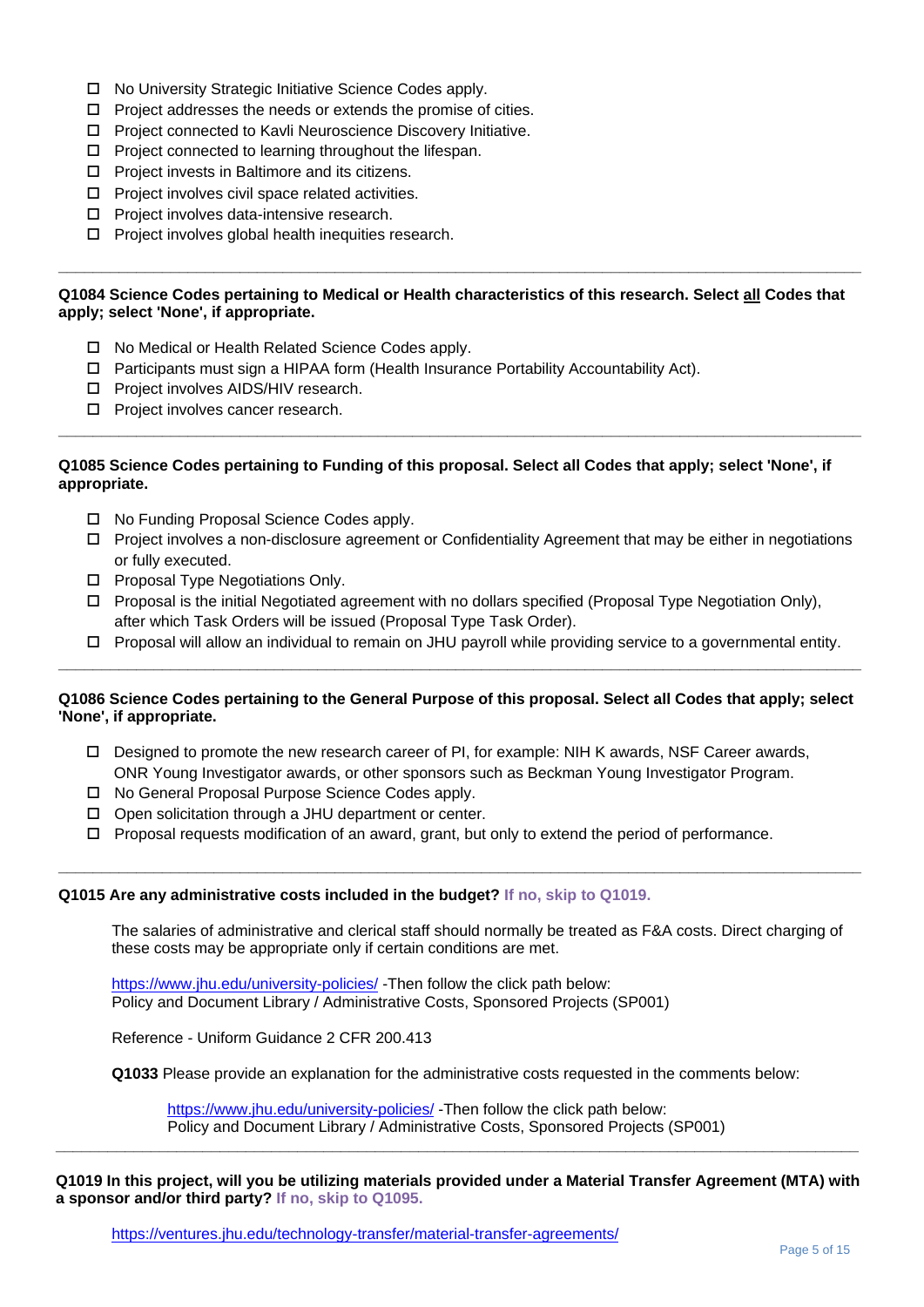**Q1036** Please provide the name of the company or institutions with whom you have or may have the material transfer agreement.

**\_\_\_\_\_\_\_\_\_\_\_\_\_\_\_\_\_\_\_\_\_\_\_\_\_\_\_\_\_\_\_\_\_\_\_\_\_\_\_\_\_\_\_\_\_\_\_\_\_\_\_\_\_\_\_\_\_\_\_\_\_\_\_\_\_\_\_\_\_\_\_\_\_\_\_\_\_\_\_\_\_\_\_\_\_\_\_\_\_\_\_\_\_**

**Q1095 Is this proposal, in any way, a result of Catalyst or Discovery award funding? If no, skip next question.**

For more information: **<https://research.jhu.edu/major-initiatives/catalyst-awards/>**

**Q1133** Was it a Catalyst or Discovery award?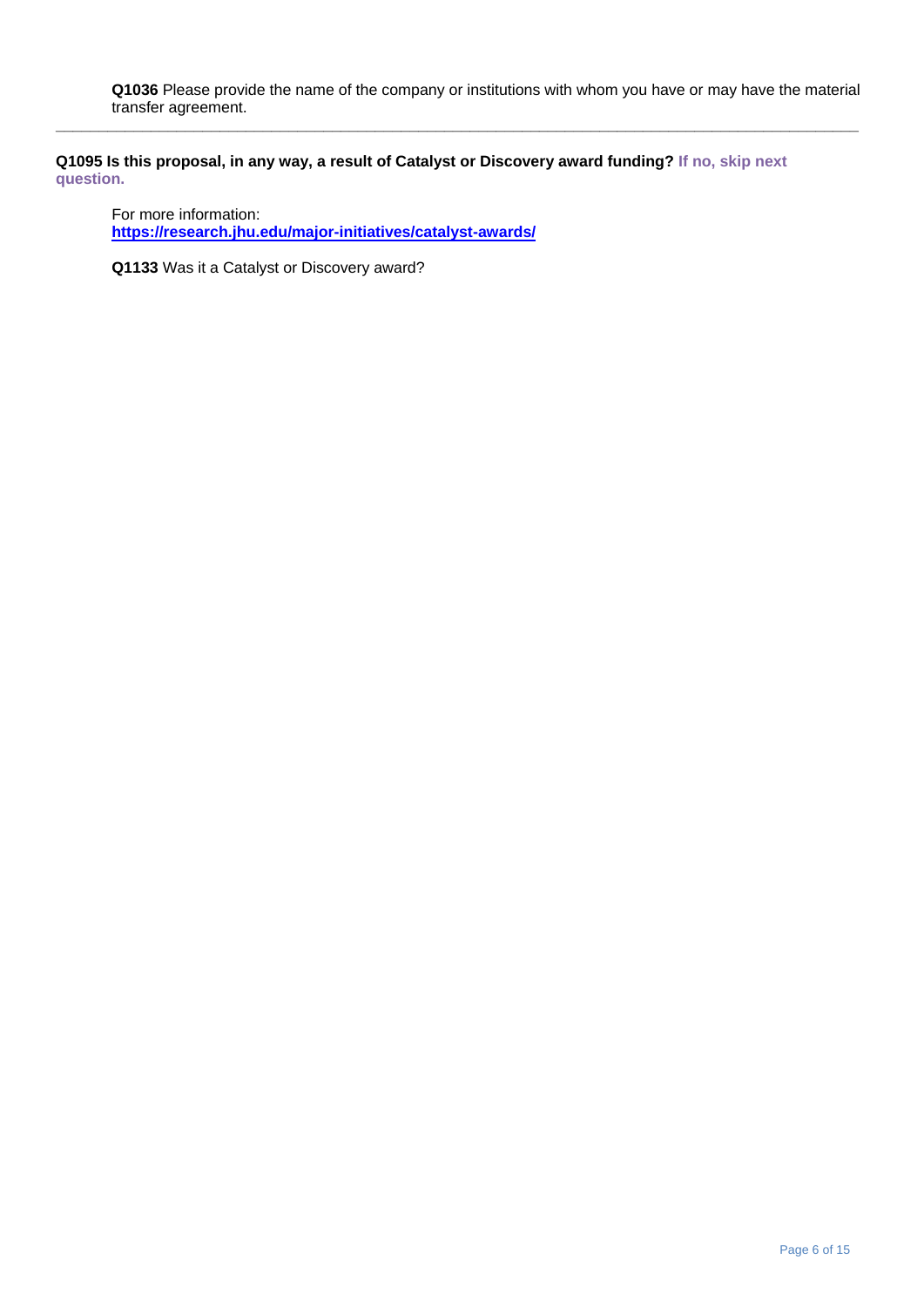## *MIQ Mandatory International Questionnaire*

## **Please select the foreign country and activity type where sponsored activity will take place.**

**Q1058** Please select the type of activity that you expect to occur in this country.

- $\Box$  1 Subagreement work performed by a foreign university or other foreign entity
- $\Box$  2 Hiring employees
- $\Box$  3 Opening a bank account
- $\Box$  4 Leasing space
- $\Box$  5 U.S or foreign persons sending or

## DID YOU KNOW?

*Foreign involvement includes travel to international conferences and meetings even if the location is unknown at this time.*

- receiving international shipments of tangible items (e.g., equipment/materials, organic/inorganic) or information (e.g., technical data), sent supporting the project
- $\Box$  6 Travel by project personnel to foreign countries or their facilitation of limited-duration activity in them (e.g., conference or meeting)
- $\Box$  7 University employees or students working in a foreign country for more than ninety (90) days
- $\Box$  8 Other. Please describe here –

## **Explanation:**

Select the numbered line item in the pop-up list that corresponds to the expected activity. Your options will be as follows:

- 1. University employees or students working for more than ninety (90) days
- 2. University employees or students working for less than ninety (90) days
- 3. Work performed by U.S. subrecipients or subcontractors
- 4. Work performed by foreign subrecipients or subcontractors
- 5. Incoming or outgoing shipments or transmission of tangible items (e.g., equipment or materials, either organic or inorganic) or project-related information (e.g., exchanges of research data or technology).
- 6. Hiring employees
- 7. Opening a bank account
- 8. Leasing space
- 9. Other. Please request below additional space to describe this activity.

After you have selected your line item(s), click on the "OK" button.

#### **Q1063: Please provide as much of the following information as you can about any foreign person (an individual or entity) to which you expect to provide access to project-related devices, materials, source code or technology, during the course of the project:**

- full legal name
- country of citizenship (or in which an entity was organized)
- role in the proposed project (e.g., as a university employee; student lab assistant; visiting student, scholar, or faculty member; vendor; or subrecipient)
- the parts of the project in which they will be involved and what they are expected to contribute
- location during project (U.S. and/or a particular foreign country)

## **Explanation:**

This information is not being requested simply because an individual is "foreign." Depending upon other aspects of this project, including the countries that will be visited and/or represented, some or all of the information may be needed to determine whether a license would be required to involve a certain person in all or just some project activities. JHU greatly values the inclusion of persons from around the world in its various missions and intends to use this information discreetly, and only as needed to ensure its compliance with U.S. export controls and economic sanctions.

It is not always possible to identify, at the time a proposal is submitted, all foreign persons to whom we are likely to release items and information. It is acceptable to answer this question by providing not only detailed information associated with presently known, foreign persons, but also to write something like "We expect to share Technology A with a certain number of foreign national graduate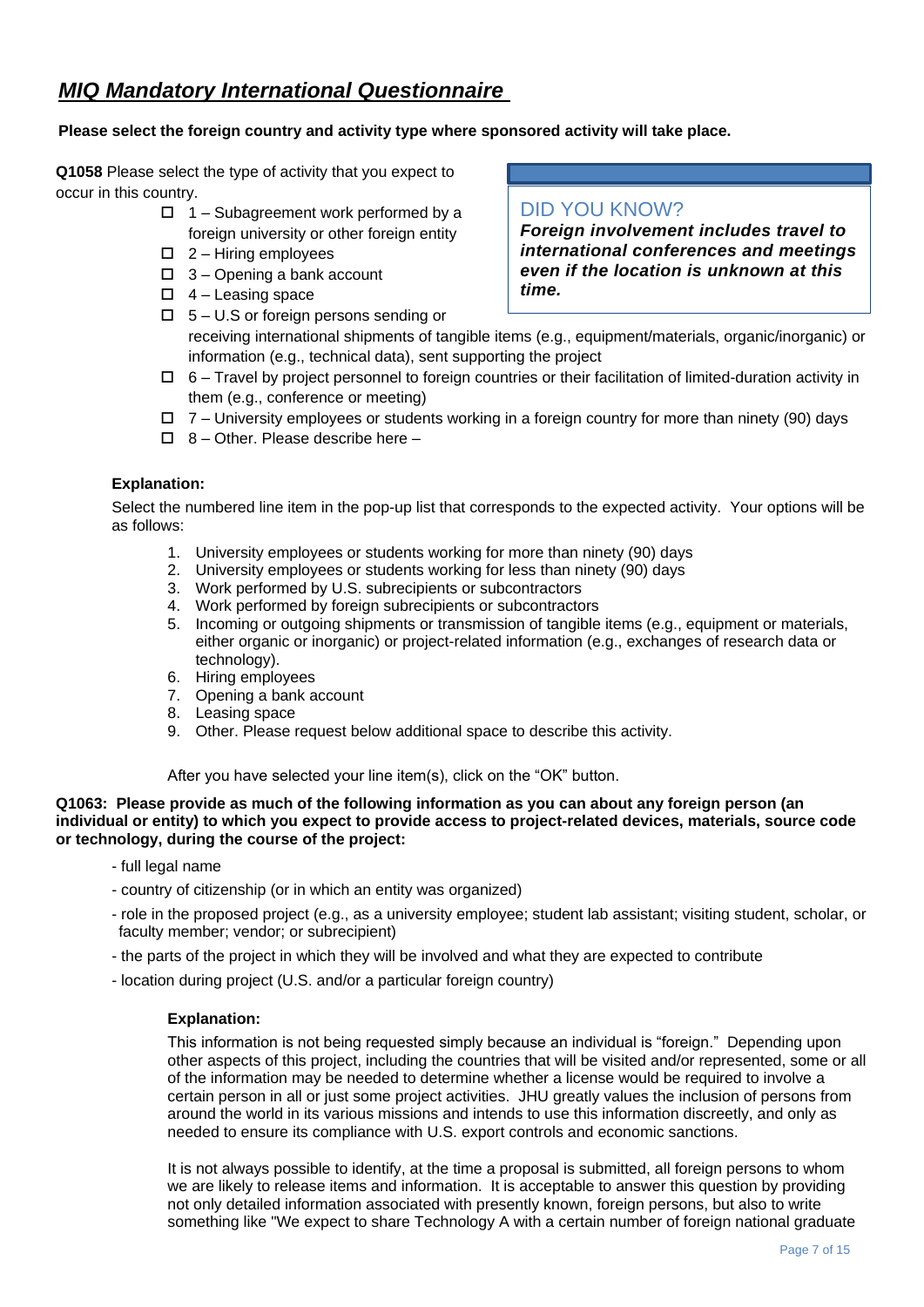students, but we have not as yet selected them." If you do so, it is important that you contact the Export Control and Facility Security Office (ECO@jhu.edu) when you ultimately choose for project involvement certain foreign persons who have not been specifically identified in this proposal.

Do not assume that individuals with access to project-related items in another country are citizens of that country. It is possible, for example, for an Iranian graduate student to be working in the Londonbased lab of a British collaborator.

**Q1090\_In addition to the foreign persons whom you described above, do you reasonably expect that other, presently unknown foreign persons will also be provided with access to devices, materials, source code or technology, while they are in the United States?**

**Q1055 Will your project require the involvement of any foreign country, its citizens or organizations? If no, skip to next set of questions.**

#### **Explanation:**

In the interest of promoting national security, economic strength and foreign policy, the U.S. Government has implemented certain policies, laws, and regulations that limit how we may include foreign persons (individuals or entities; see definition below) in our work, both in the U.S. and in other countries. By identifying connections that this project is likely to have to other countries, we can determine whether any steps must be taken to lawfully collaborate with persons in or from them. Here are some examples of connections to other countries that would warrant an answer of "Yes" to this question:

- a. Citizens of other countries will contribute to your project's objectives, while either in or outside the U.S.
- b. A foreign organization will be funding your project.
- c. A foreign organization will be supporting your project in ways other than directly providing funds, such as by offering materials, lab space/equipment, or by supporting individuals (regardless of citizenship) who will work with or for you.
- d. A component of your project will take place in another country. This would include JHU project personnel and/or subrecipients or subcontractors being either physically present in the country, or working with persons in the country via phone or Internet while located in another country. It would also include persons in another country receiving or sending shipments for the benefit of the project.

Definition of "foreign person": A person who: a) is not a U.S. citizen, b) is not a lawful permanent resident or c) has not been assigned protected status by the U.S. Government (e.g., as a refugee).

Please err on the side of over-disclosing connections that you foresee to foreign countries. The Export Control and Facility Security Office (ECO) will determine whether any connections present issues that should be addressed, prior to the initiation of funded work.

Projects that involve activity in other countries must comply not only with U.S. laws and regulations, but also with foreign countries' laws and regulations. If some of your project work will involve doing business in other countries and will require things like opening bank accounts, leasing space, or hiring foreign individuals, then thoughtfully answering this and other Research Compliance Questions can help us anticipate issues associated with foreign law that must be considered, prior to work beginning in those countries.

If at any time your answer to this question changes from "No" to "Yes," please notify your research administration office.

#### **Regulation**

#### U.S. Export Controls

This question is asked in part to help us comply with several bodies of U.S. regulation that were enacted to promote national security, economic strength and foreign policy. Some of the regulations are collectively referred to as "export controls," and two examples are as follows:

- 1. The *Export Administration Regulations*, which are implemented by the Bureau of Industry and Security, from within the Department of Commerce.
- 2. The *International Traffic in Arms Regulations*, which are implemented by the Directorate of Defense Trade Controls, from within the Department of State.

Export Control regulations center around certain tangible items and information that may not be shared with persons who are in or from certain countries. Answers to this and other Research Compliance Questions help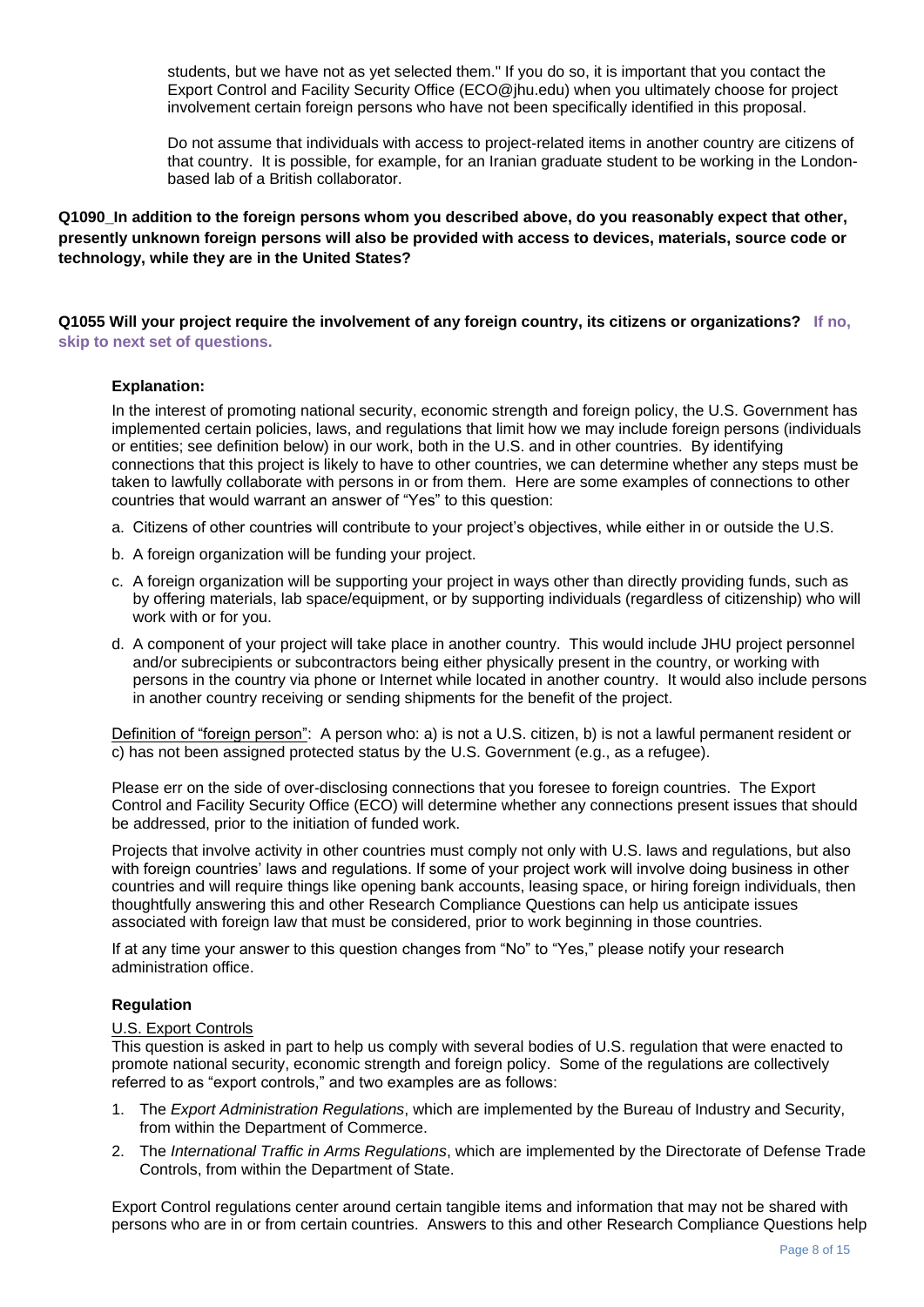us identify projects at JHU that are likely to involve such items and information and determine whether a license will be needed to share them with certain foreign persons.

#### Economic Sanctions

Other regulations contemplated by this question are those that collectively represent economic sanctions programs implemented by the Office of Foreign Assets Control, from within the Department of the Treasury. The aim of sanctions programs is generally to block certain governments', entities', and individuals' ability to access resources, in order to prevent them from acting in ways that threaten U.S. interests.

Some sanctions programs focus upon certain countries or regions. A handful of them are so comprehensively restrictive as to generally forbid us to do business with *any* person in or from certain regions/countries. The remainder of the programs are more narrowly restrictive and forbid us to do business only with *certain* persons (individuals or entities) that have been formally linked to particular regions/countries. One should note that numerous federal agencies, including those that implement the export control and sanctions regulations, publish lists of persons, to which certain restrictions apply (i.e., we may not be allowed to work with them at all, or without a license). Answers to this and other Research Compliance Questions help us to identify instances in which we may need to avoid doing business with such persons.

**Q1056** Will any of the proposed project activity take place within a foreign country? (e.g., will members of the project team, subrecipients or subcontractors be present in the country or interact with persons in the country from a location in another country?)

#### **Explanation:**

An answer of "Yes" is appropriate for more than just situations in which JHU personnel will be physically present in a foreign country. The answer would also be appropriate for instances in which other persons will be contributing to project objectives in another country, for instance as subjects, participants, or collaborators. For example, if your project were to involve the research team establishing a physical presence in Turkey, never entering Syria, but collaborating with subrecipient personnel (from any country, including the U.S.), who will collect survey information from persons in Syria, then, for the purpose of answering this question, this project would be regarded as taking place within both Turkey and Syria. The same would hold, if the project team, never leaving the U.S., were to interact with subjects, participants, or collaborators located in either Turkey or Syria.

**Q1070** Do you need additional space to describe the other types of activity that you expect to take place in this country?

**Q1071** Please describe the Other activity that is expected to take place in this country: Other activity:

**Q1060** Do you need to select another country?

**Q1061** During the project, will you provide foreign persons\* access to devices, materials, source code or technology while they are in the United States?

\* Individuals who: a) are not U.S. citizens, b) are not lawful permanent residents or c) have not been assigned protected status by the U.S. Government (e.g., as refugees).

#### **Explanation:**

The U.S. Government deems the release of source code or technology\* to foreign persons in the U.S. to be exports to their home countries. U.S. export control regulations tell us when a license would be required to release certain items to citizens of certain countries, when they are studying/working with us at JHU. Thoughtful answers to these Research Compliance Questions help us determine what we must do (e.g., apply for a license) to achieve project objectives while also complying with federal laws, such as those associated with export controls.

\*Information that a person would need to develop, produce or use (at an advanced level) any devices, materials, or other items associated with their work at JHU in general, or with your project in particular.

**Q1064** To the best of your knowledge, will there be any restrictions upon: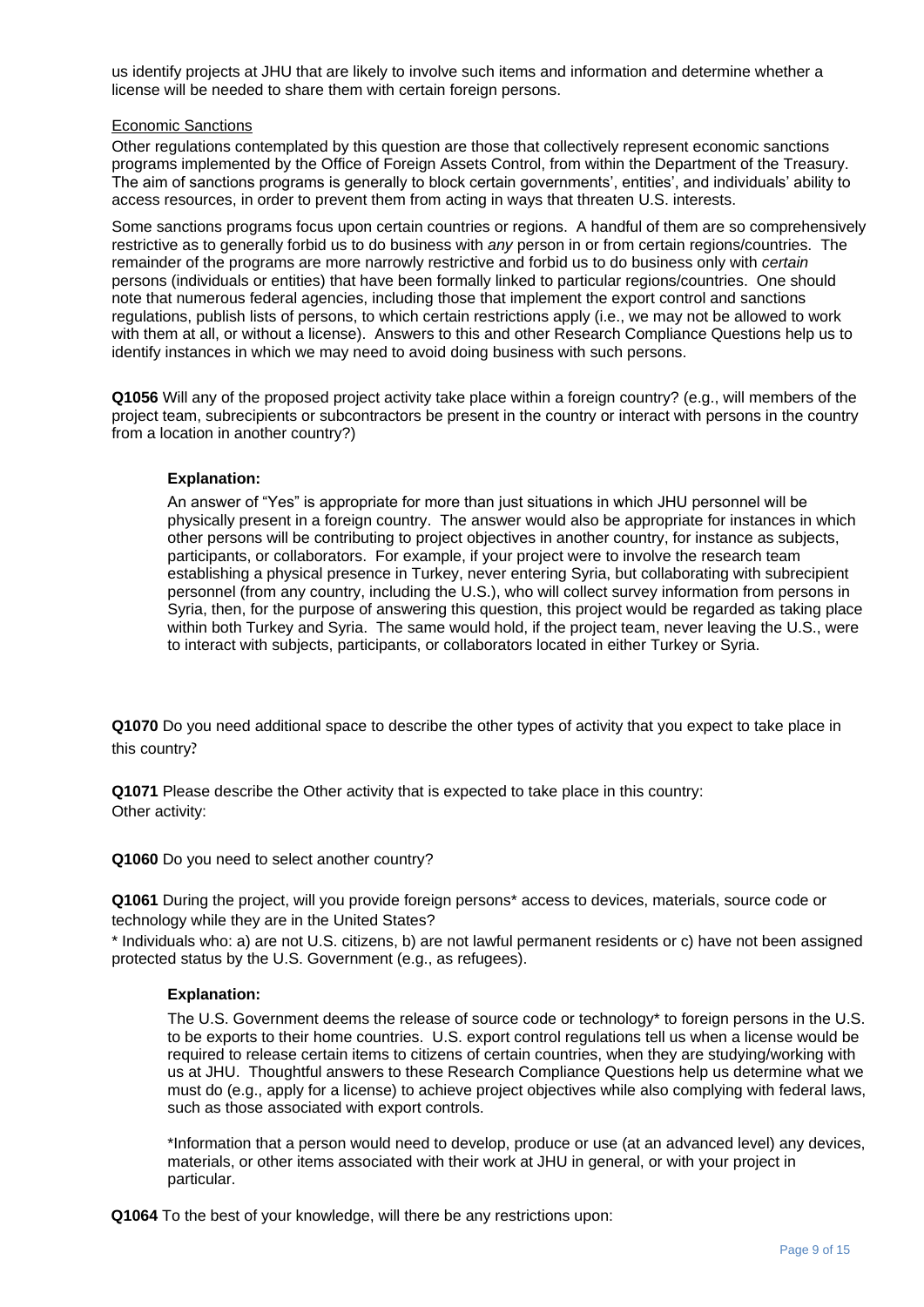a) the publication of project results, or

b) the inclusion of foreign persons in some or all project activities?

#### **Explanation:**

By answering this question, you will help us determine whether the imposition of certain kinds of publication or access restrictions upon your funded work would be a) inconsistent with JHU's commitment to sharing its research activities and results to the widest extent possible, and/or b) would render some of the project content subject to export restrictions.

**Q1065** In the text box below, please describe the kind of restrictions that you believe will apply to the conduct of your project or to the publication of its results. Restriction information:

**Q1067** Are any foreign countries associated with your project subject to economic sanctions implemented by the Office of Foreign Assets Control (OFAC)? This includes any country that you have disclosed in prior Research Compliance Questions, either because project-related activities are expected to take place within the boundaries of a country, or because one or more of its citizens will be involved in the project. If you do not know if a particular country is subject to OFAC sanctions, go to:

<https://www.treasury.gov/resource-center/sanctions/Programs/Pages/Programs.aspx>.

#### **Regulations**

U.S. Department of the Treasury, Office of Foreign Assets Control, Sanctions Programs List: <https://www.treasury.gov/resource-center/sanctions/Programs/Pages/Programs.aspx>.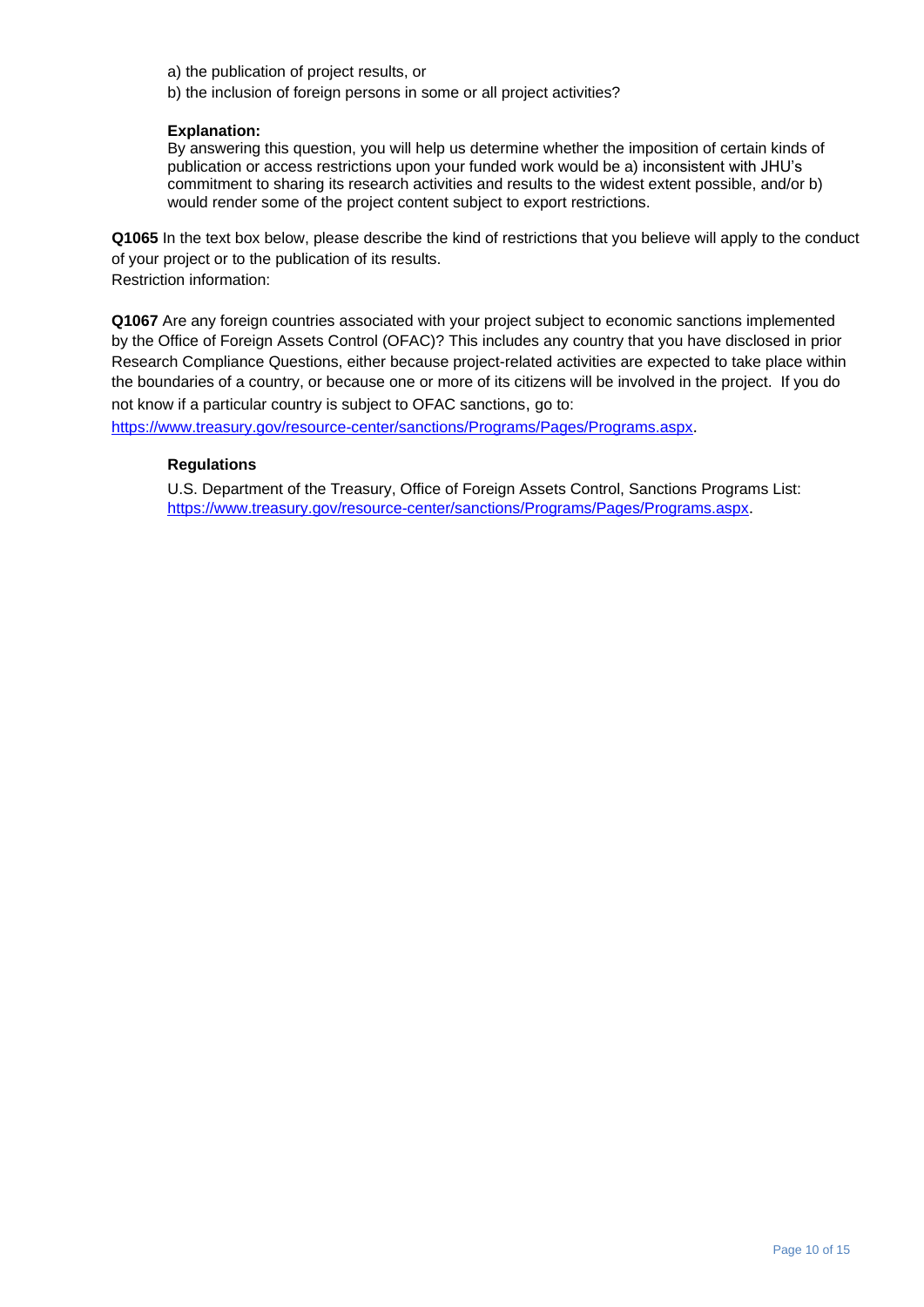## *MCQ Mandatory Compliance Questionnaire*

**Q1005 Does this proposal involve human? If this proposal includes any of the following, please answer "yes." If answer is "no," skip to Q1007.**

- **Interventional clinical trial**
- **Observational clinical studies**
- **Social/Behavioral intervention**
- **Collection of data by interview, survey, focus group, educational tests, observation of public behavior**
- **Review of existing identifiable data including protected health information**

#### **Explanation:**

Federal law (45 CFR 46 and 21 CFR 50) and institutional policy require assurance that the rights and welfare of human subjects of research are protected.

<https://www.jhu.edu/university-policies/> -Then follow the click path below: Policy and Document Library / IRB Authority (GEN002)

> **Q1100** Is this a multi-site study? If answer is "no," skip to Q1007.

The goal of this policy is to enhance and streamline the IRB review process for multi-site research so that research can proceed as quickly as possible without compromising ethical

## DID YOU KNOW?

*Only answer this question if the project involves multiple sites involving human subjects.*

principles and protections for human research participants. [https://www.hopkinsmedicine.org/institutional\\_review\\_board/guidelines\\_policies/organization\\_policies/](https://www.hopkinsmedicine.org/institutional_review_board/guidelines_policies/organization_policies/)

**Q1091** You have indicated that your proposal includes a multi-site study involving human subjects. A plan for use of a single IRB (sIRB) may be required for your federally-funded, human subjects research. The sIRB is the selected IRB of record that conducts the ethical review for participating sites of the multi-site study.

Does this proposal require use of a single IRB (sIRB) to review the human suibjects research proposed?

Please check with the appropriate JHU IRB if uncertain whether your study may require use of a sIRB.

<https://grants.nih.gov/grants/guide/notice-files/NOT-OD-16-094.html> [https://grants.nih.gov/grants/policy/faq\\_single\\_IRB\\_policy\\_research.htm#5166](https://grants.nih.gov/grants/policy/faq_single_IRB_policy_research.htm#5166)

Reference - 45 CFR 46.114

[https://www.hopkinsmedicine.org/institutional\\_review\\_board/about/agreements/jhmirb\\_serving\\_as\\_the\\_](https://www.hopkinsmedicine.org/institutional_review_board/about/agreements/jhmirb_serving_as_the_sirb.html) [sirb.html](https://www.hopkinsmedicine.org/institutional_review_board/about/agreements/jhmirb_serving_as_the_sirb.html)

**Q1102** Will you use the JHM IRB or an External IRB as the sIRB?

For more information:

[https://www.hopkinsmedicine.org/institutional\\_review\\_board/about/agreements/jhmirb\\_serving](https://www.hopkinsmedicine.org/institutional_review_board/about/agreements/jhmirb_serving_as_the_sirb.html) [\\_as\\_the\\_sirb.html](https://www.hopkinsmedicine.org/institutional_review_board/about/agreements/jhmirb_serving_as_the_sirb.html)

**Q1006** Does this project involve disclosure/receipt of protected health information to/from sponsor or third parties?

#### **Explanation:**

Federal law (45 CFR 46 and 21 CFR 50) and institutional policy require assurance that the rights and welfare of human subjects of research are protected.

Policies.jhu.edu – <https://www.jhu.edu/university-policies/> -Then follow the click path below: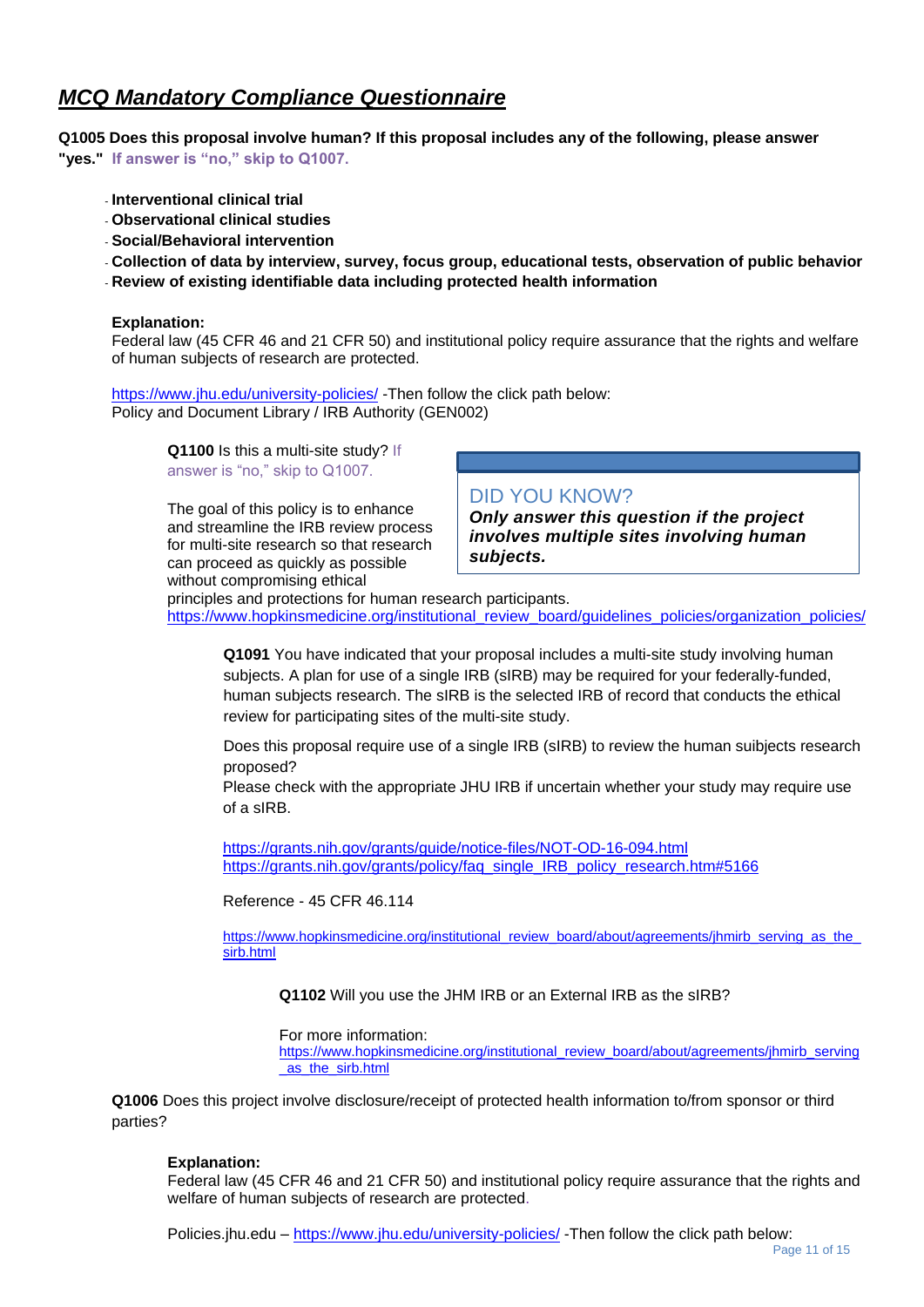**Q1007 Does this project involve use of any of the following: human embryonic stem cells (hESCs), somatic cell nuclear transfer (SCNT) involving human cells or other human pluripotent stem cells (hPSCs) that are already subject to oversight by the JHU Institutional Stem Cell Research. If answer is "no," skip to Q1008.**

 $\_$  , and the set of the set of the set of the set of the set of the set of the set of the set of the set of the set of the set of the set of the set of the set of the set of the set of the set of the set of the set of th

#### **Explanation:**

It is the policy of the Johns Hopkins University (JHU) that some types of research involving human pluripotent stem cells (hPSCs) being conducted by JHU faculty, staff or students or involving the use of JHU facilities or resources shall be subject to oversight by the JHU Institutional Stem Cell Research Oversight (ISCRO) Committee. Covered research includes: A. All research using human embryonic stem cells (hESCs); B. All research involving somatic cell nuclear transfer (SCNT) involving human cells; C. Other hPSCs (e.g., human induced pluripotent stem cells [iPSCs], human embryonic germ cells [hEGCs]) where the research involves: 1. Introduction of the cells into humans; 2. Introduction of the cells into the central nervous system of non-human primates; 3. Introduction of the cells into non-human animals and there is a reasonable possibility of the cells giving rise to gametes; or, 4. Creation of gametes or embryos.

**Q1054** Have you obtained review and approval from the Stem Cell Research Oversight Committee (JHU ISCRO)?

#### **Explanation:**

Approval by ISCRO is required. See<http://www.hopkinsmedicine.org/Research/iscro/> **\_\_\_\_\_\_\_\_\_\_\_\_\_\_\_\_\_\_\_\_\_\_\_\_\_\_\_\_\_\_\_\_\_\_\_\_\_\_\_\_\_\_\_\_\_\_\_\_\_\_\_\_\_\_\_\_\_\_\_\_\_\_\_\_\_\_\_\_\_\_\_\_\_\_\_\_\_\_\_\_\_\_\_\_\_\_\_\_\_\_\_\_\_**

#### **Q1008 Does this project involve use of live vertebrate animals?**

#### **Explanation:**

Federal law and Institutional policy require humane care and use of all vertebrate animals (see P.H.S. Policy on Humane Care and Use of Laboratory Animals, revised September, 1986 and USDA The Animal Welfare Act, 7 USC, 2131 et seq). See JHU Policy and Guidance at: <http://web.jhu.edu/animalcare/policies/index.html>

## **Q1017 Will the project include subawards or subcontracted effort to other organizations? If answer is "no," skip to Q1020.**

**\_\_\_\_\_\_\_\_\_\_\_\_\_\_\_\_\_\_\_\_\_\_\_\_\_\_\_\_\_\_\_\_\_\_\_\_\_\_\_\_\_\_\_\_\_\_\_\_\_\_\_\_\_\_\_\_\_\_\_\_\_\_\_\_\_\_\_\_\_\_\_\_\_\_\_\_\_\_\_\_\_\_\_\_\_\_\_\_\_\_\_\_\_**

#### **Explanation:**

If yes, a commitment from this organization that they will enter into the appropriate agreement is required.

See the University Policy on Subrecipient Monitoring:

## DID YOU KNOW?

*Only answer, "yes" to this question if the project involves outgoing subs that JHU will fund from this award.*

<https://www.jhu.edu/university-policies/> -Then follow click path below: Policy and Document Library / Subrecipient Monitoring (SP010)

Subrecipient/Vendor Determination Form: This mandatory **[form](https://research.jhu.edu/jhura/wp-content/uploads/sites/2/2016/03/subawards-sub-determination-form.pdf)** is used to document the characteristics of the relationship between an external entity and the University to **determine** that the entity is properly treated as a **subrecipient** as opposed to a vendor/contractor. The University follows the requirements in the UG to determine subrecipient or contractor status as part of required subrecipient monitoring. See 2 CFR sec. 200.330

> **Q1105** Does any proposed subrecipient employ any immediate family member of a named JHU investigator?

**Q1106** Has the relevant named JHU investigators disclosed, as required by JHU Policy, all financial interests and employment relationships between the named JHU investigator (and/or their immediate family member) and the proposed subrecipient?

[https://www.hopkinsmedicine.org/som/faculty/policies/facultypolicies/conflict\\_interest.html](https://www.hopkinsmedicine.org/som/faculty/policies/facultypolicies/conflict_interest.html)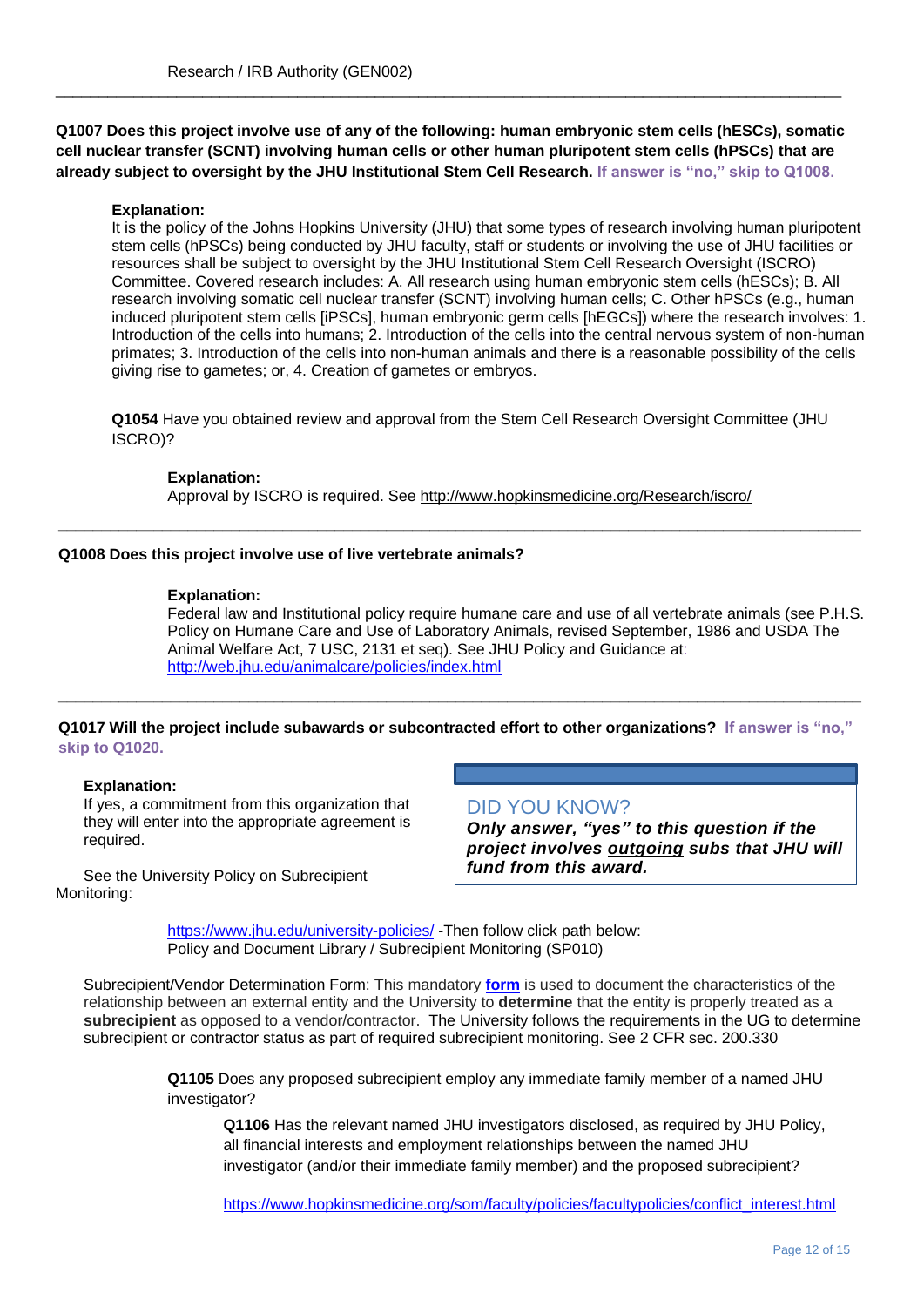Reference - 2 CFR § 200.112 - Conflict of interest

**Q1104** Does any named JHU investigator (or any immediate family member of a named JHU investigator) have an ownership or equity interest in any proposed subrecipient?

**Q1106** Has the relevant named JHU investigators disclosed, as required by JHU Policy, all financial interests and employment relationships between the named JHU investigator (and/or their immediate family member) and the proposed subrecipient?

[https://www.hopkinsmedicine.org/som/faculty/policies/facultypolicies/conflict\\_interest.html](https://www.hopkinsmedicine.org/som/faculty/policies/facultypolicies/conflict_interest.html)

Reference - 2 CFR § 200.112 - Conflict of interest

**Q1107** Will there be any foreign subrecipients?

**Q1020 Do you anticipate that this project will involve existing JHU intellectual property (yours or another investigator's), such as inventions, copyrights, etc.? If the answer is "no," skip to Q1066.**

**\_\_\_\_\_\_\_\_\_\_\_\_\_\_\_\_\_\_\_\_\_\_\_\_\_\_\_\_\_\_\_\_\_\_\_\_\_\_\_\_\_\_\_\_\_\_\_\_\_\_\_\_\_\_\_\_\_\_\_\_\_\_\_\_\_\_\_\_\_\_\_\_\_\_\_\_\_\_\_\_\_\_\_\_\_\_\_\_**

JHU Policies - policies.jhu.edu / Governance/Compliance / Policies / Intellectual Property (GOV012)

#### **Explanation:**

JHU must determine rights and limitations to use the existing intellectual property to assure that the work under this proposal can take place with minimal restrictions. Link to JHU IP Policy [https://www.jhu.edu/assets/uploads/2014/09/intellectual\\_property\\_policy.pdf](https://www.jhu.edu/assets/uploads/2014/09/intellectual_property_policy.pdf)

**Q1038** Has the proposed use been approved by Johns Hopkins Tech Ventures (JHTV)?

#### **Explanation:**

JHTV will need to approve the use to avoid licensing conflicts. <https://ventures.jhu.edu/technology-transfer/reports-of-invention/>

**Q1037** Please identify the JHU disclosure number.

#### **Explanation:**

All inventions must be disclosed to Johns Hopkins Office of Technology Transfer. Upon filing of the Report of Invention, a disclosure number is issued.

**Q1066 Will any item or information used or developed during the proposed project a) be the product of defense funding, b) be designed, developed, configured, adapted, or modified specifically for a military, space or intelligence application, or c) have potential, military, space or intelligence applications?**

**\_\_\_\_\_\_\_\_\_\_\_\_\_\_\_\_\_\_\_\_\_\_\_\_\_\_\_\_\_\_\_\_\_\_\_\_\_\_\_\_\_\_\_\_\_\_\_\_\_\_\_\_\_\_\_\_\_\_\_\_\_\_\_\_\_\_\_\_\_\_\_\_\_\_\_\_\_\_\_\_\_\_\_**

For more information:<https://research.jhu.edu/jhura/compliance/export-controls/>

#### **Explanation:**

Your answer to this question will help us determine whether your project will involve the use or creation of tangible items or technology that the U.S. Govt. believes could be used by other countries in ways that would undermine national security or foreign policy. Some such items/technology are those that are created primarily, or which are being used, for critical military, space, or intelligence applications ("defense articles"). Others are those that are normally used for benevolent, civilian purposes, but which also could be used for military purposes or to harm U.S. persons or interests ("dual-use items").

## **Regulation**

There are several bodies of regulation that are bundled together as "U.S. export controls," but these are the two that most frequently apply to research activities at JHU:

1) The Export Administration Regulations ("EAR"): Implemented by the Department of Commerce and its Bureau of Industry and Security, these regulations contain a Commerce Control List, which contains multiple categories of two general types of controlled items:

a. Dual-use items, which are tangible goods, source code, and technologies normally used for benevolent,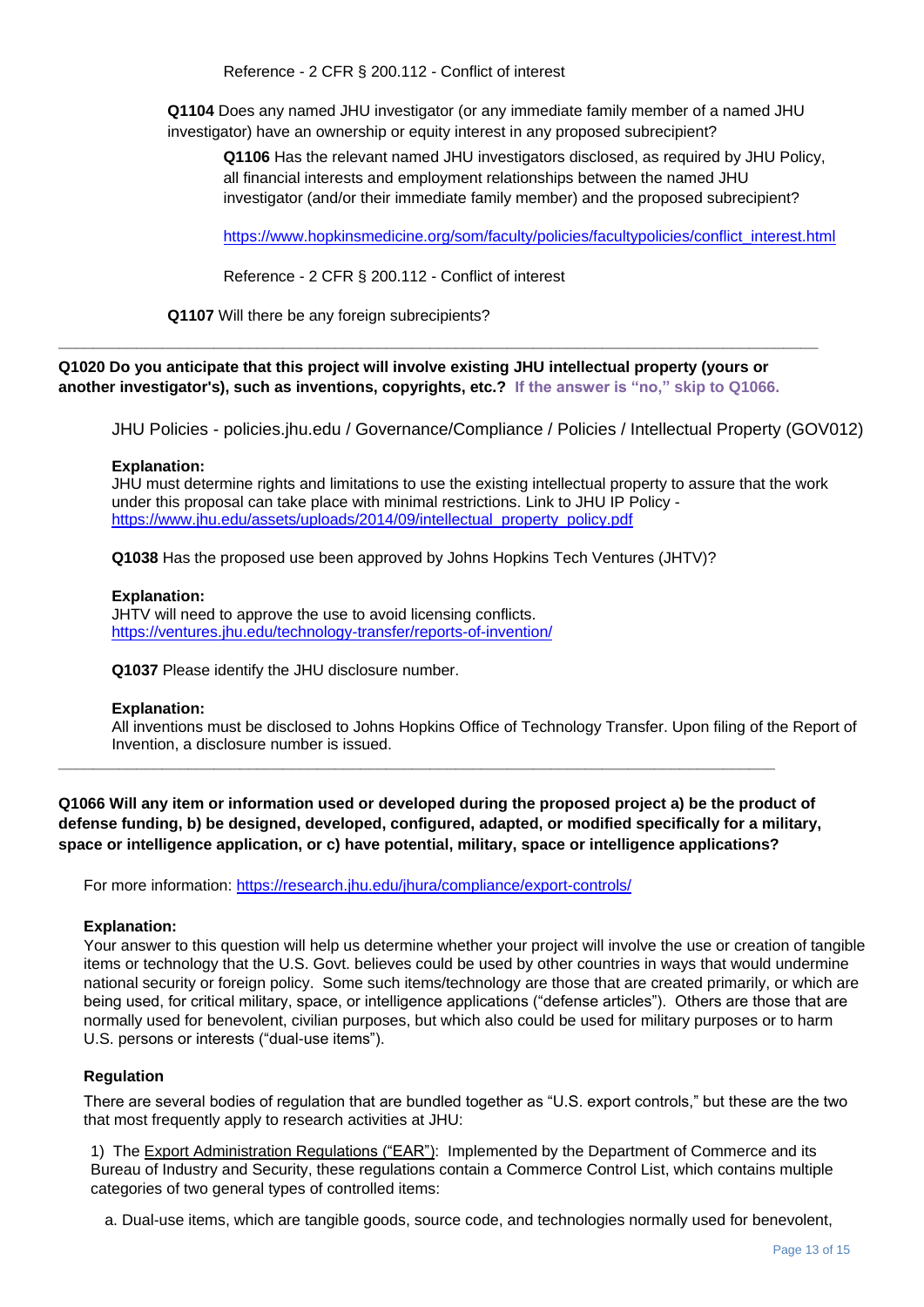civilian purposes, but which also could be used for military purposes or to harm U.S. persons or interests; and

b. Certain military items that are not considered critical to the U.S. maintaining a military or intelligence advantage.

Depending upon a number of factors, including countries represented, the EAR may require that we have a license before we may include a foreign person in work that involves items found on the Commerce Control List.

Here is a link to additional information on the EAR: [https://www.bis.doc.gov/index.php/regulations/export](https://www.bis.doc.gov/index.php/regulations/export-administration-regulations-ear)[administration-regulations-ear](https://www.bis.doc.gov/index.php/regulations/export-administration-regulations-ear)

2) The International Traffic in Arms Regulations ("ITAR"): Implemented by the Department of State and its Directorate of Defense Trade Controls, these regulations contain a U.S. Munitions List ("USML"), which is broken into multiple categories of controlled items that are referred to as "defense articles." Technology associated with defense articles is referred to as "technical data." Unlike the EAR's dual-use items, defense articles are typically designed, developed, configured, adapted, or modified for critical military, space, or intelligence applications.

Overall, the ITAR is more restrictive than the EAR. For instance, the release of technical data described on the USML is generally forbidden to citizens of any country, in the absence of a license or an applicable license exemption. Additionally, the ITAR forbids the provision of "defense services" to foreign persons. Defense services involve the furnishing of assistance (including training) to foreign persons, whether in the United States or abroad, in the design, development, engineering, manufacture, production, assembly, testing, repair, maintenance, modification, operation, demilitarization, destruction, processing or use of defense articles, even if the assistance involves the use of only public-domain information.

**Q1092** Will the project include or anticipate a Johns Hopkins Clinical Research Network (JHCRN) as a sub site or participant in this study?

The Johns Hopkins Clinical Research Network's collection of organizations and clinicians coordinate and support clinical trials that offer researchers the opportunity to collaborate with other purpose-driven researchers to advance and improve the practice of medicine. <https://ictr.johnshopkins.edu/collaboration/collaborations/johns-hopkins-clinical-research-network-jhcrn/>

 $\_$  ,  $\_$  ,  $\_$  ,  $\_$  ,  $\_$  ,  $\_$  ,  $\_$  ,  $\_$  ,  $\_$  ,  $\_$  ,  $\_$  ,  $\_$  ,  $\_$  ,  $\_$  ,  $\_$  ,  $\_$  ,  $\_$  ,  $\_$  ,  $\_$  ,  $\_$  ,  $\_$  ,  $\_$  ,  $\_$  ,  $\_$  ,  $\_$  ,  $\_$  ,  $\_$  ,  $\_$  ,  $\_$  ,  $\_$  ,  $\_$  ,  $\_$  ,  $\_$  ,  $\_$  ,  $\_$  ,  $\_$  ,  $\_$  ,

**Q1094** Please provide comments on the Johns Hopkins Clinical Research Network (JHCRN) as a sub site or participant being used.

**Q1093** Please check the appropriate Johns Hopkins Clinical Research Network (JHCRN) as a sub site or participant.

## **Q1098 Do you:**

**-have access to non-public information,** 

**-or have you performed or do you expect to perform work for the federal government; that may provide you or another member of The Johns Hopkins University with an unfair competitive advantage in applying for federal funding or that could appear to bias its judgement? If the answer is "yes," answer Q1099.**

DID YOU KNOW?

*This question refers to Organizational Conflict of Interest.*

## **Explanation:**

The JHU and divisional disclosure and professional commitment policies require that investigators disclose to the institution those financial interests that reasonably appear to be related to their institutional responsibilities. [https://pages.jh.edu/news\\_info/policy/institutional-coi.html](https://pages.jh.edu/news_info/policy/institutional-coi.html)

A covered party must disclose any services to U.S. government agencies and/or financial interests that reasonably appear to be related to his/her institutional responsibilities. All employees in all units of The Johns Hopkins University. Includes officers, faculty, staff, and others who are compensated or otherwise supported by the University for their services or who appear to act as agents of the University in using, controlling, or assigning to others the use of University facilities and resources.

Q1099 Please provide a general explanation regarding the activities as defined in the COI policy below: